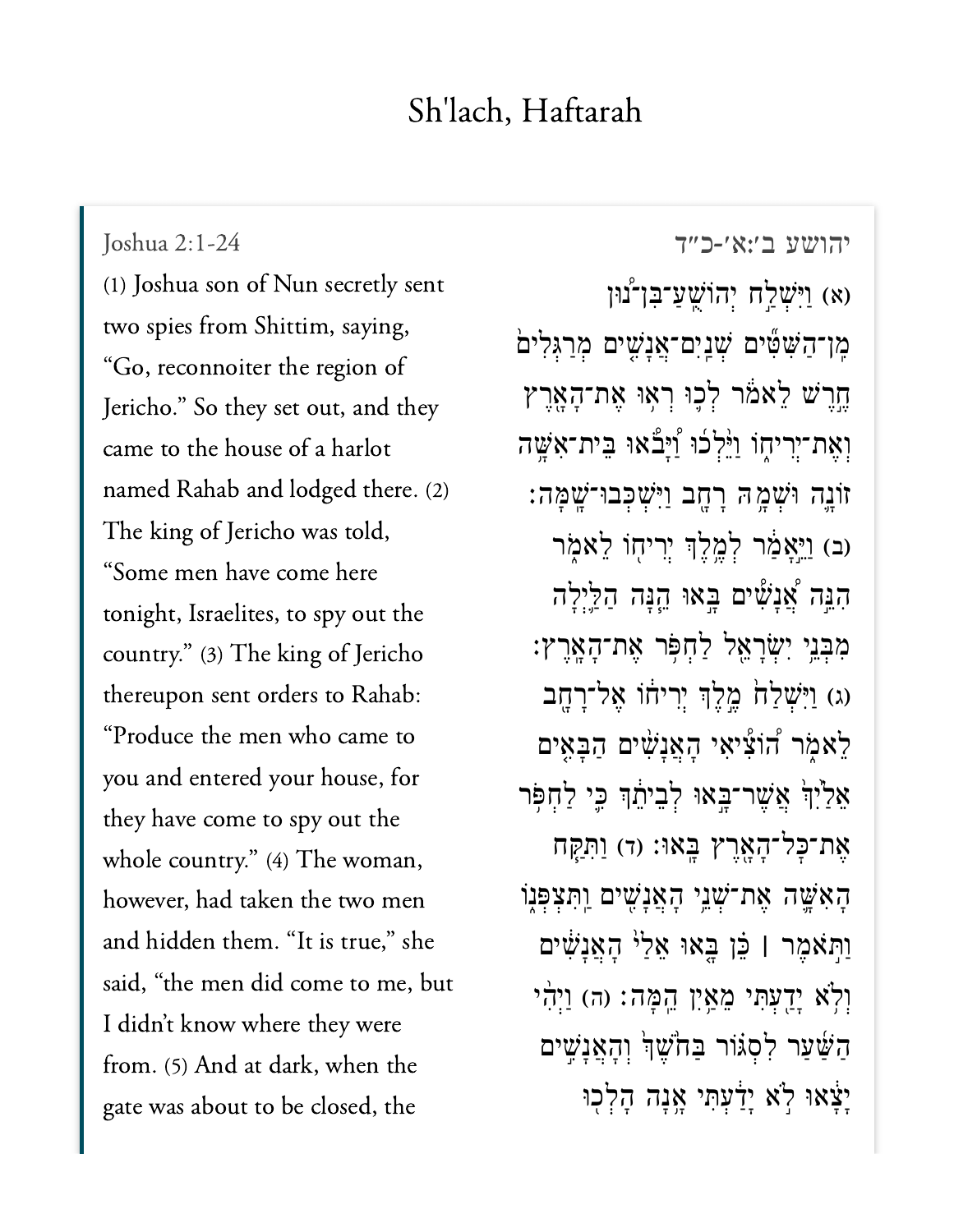men left; and I don't know where the men went. Quick, go after them, for you can overtake them." $-$  (6) Now she had taken them up to the roof and hidden them under some stalks of flax which she had lying on the roof.- $(7)$  So the men pursued them in the direction of the Jordan down to the fords; and no sooner had the pursuers gone out than the gate was shut behind them. (8) The spies had not yet gone to sleep when she came up to them on the roof. (9) She said to the men, "I know that the LORD has given the<br>country to you, because dread of country to you, because dread of you has fallen upon us, and all the inhabitants of the land are quaking before you. (10) For we have heard how the LORD dried up the waters of the Sea of Reeds for you when you left Egypt, and what you did to Sihon and Og, the two Amorite kings across the Jordan, whom you doomed. (11) When we heard

ַהָאֲנָשִים רִדְפִוּ מַהֱר אַחֲרִיהֵם כֵּי ַתַּשִּׁיֹגוּם: (ו) וְהִיא הֵעֵלֵתַם הַגֲגָה ַוְּתִּטְמְנֵם בְּפִשְׁתֵּי הָעֵׁץ הָעֲרֻכְוֹת ַלֶּה עַל־הַגָּג: (ז) וְהָאֲנָשִׁים רָדְפִּוּ ַאֲחֲרִיהֶםׂ דֶּרֶךְ הַיַּרְדָּ֫ן עַל ַּהַמַּעְּבִּרְוֹת וְהַשֵּׁעַר סָגָרוּ אַחֲרֵי ַּכְאֲשֱר יָצְאָוּ הָרֹדְפִים אַחֲרִיְהֵם: )ח( ְוֵ֖הָּמה ֶ֣טֶרם ִיְׁשָּכ֑בּון ְוִ֛היא ַעֲלְתֶה עֲלֵיהֶם עַל־הַגֶּג: (ט) וַתּאֹמֶר ָאֶל־הָאֲנָשִׁים יָדַ<sup>ּ</sup>עִתִּי כִּי־נָתַן יהוה ָלֶ֖כם ֶאת־ָהָ֑אֶרץ ְוִֽכי־ָנְפָ֤לה אֵימַתְכֵם עַלֵּינוּ וְכֵי נַמָּגוּ כַּל־יֹּשָׁבֵי הָאֶרֵץ מְפִּנִיכֵם: וי) כֵּי שָׁמַּעָנוּ אֶת ֿאֲשֶׁר־הוֹבִּיֹשׁ יהוה אֶת־מֵי יַם־סוּף מִפְּנֵיכֶם בִצֵאתְכֵם מִמְּצָרֵיִם וַ<u>אֲ</u>ּשֶׁר ַעֲשִׂיתֶם לְשָׁנֵי *ּמַלְבֵּי הָאֵמֹרִי אֲשֶׁר* ַבְּעֵבֵר הַיַּרְדֵּןؗ לְסִיחָן וּלְעֹוֹג אֲשֵׁר הֶחֱרַמְהֶם אוֹתְם: (יא) וַנִּשְׁמַעֹ וַיִּמֵּס ַלְבָבֶּנוּ וְלֹא־קָמָה עָוֹד רֵוּחַ בְּאֵיש ִמְּפֵניֶ֑כם ִּ֚כי יהוה ֱאֹלֵהיֶ֔כם ֤הּוא ֱאֹלִהי֙ם ַּבָּׁשַ֣מִים ִמַּ֔מַעל ְוַעל־ָהָ֖אֶרץ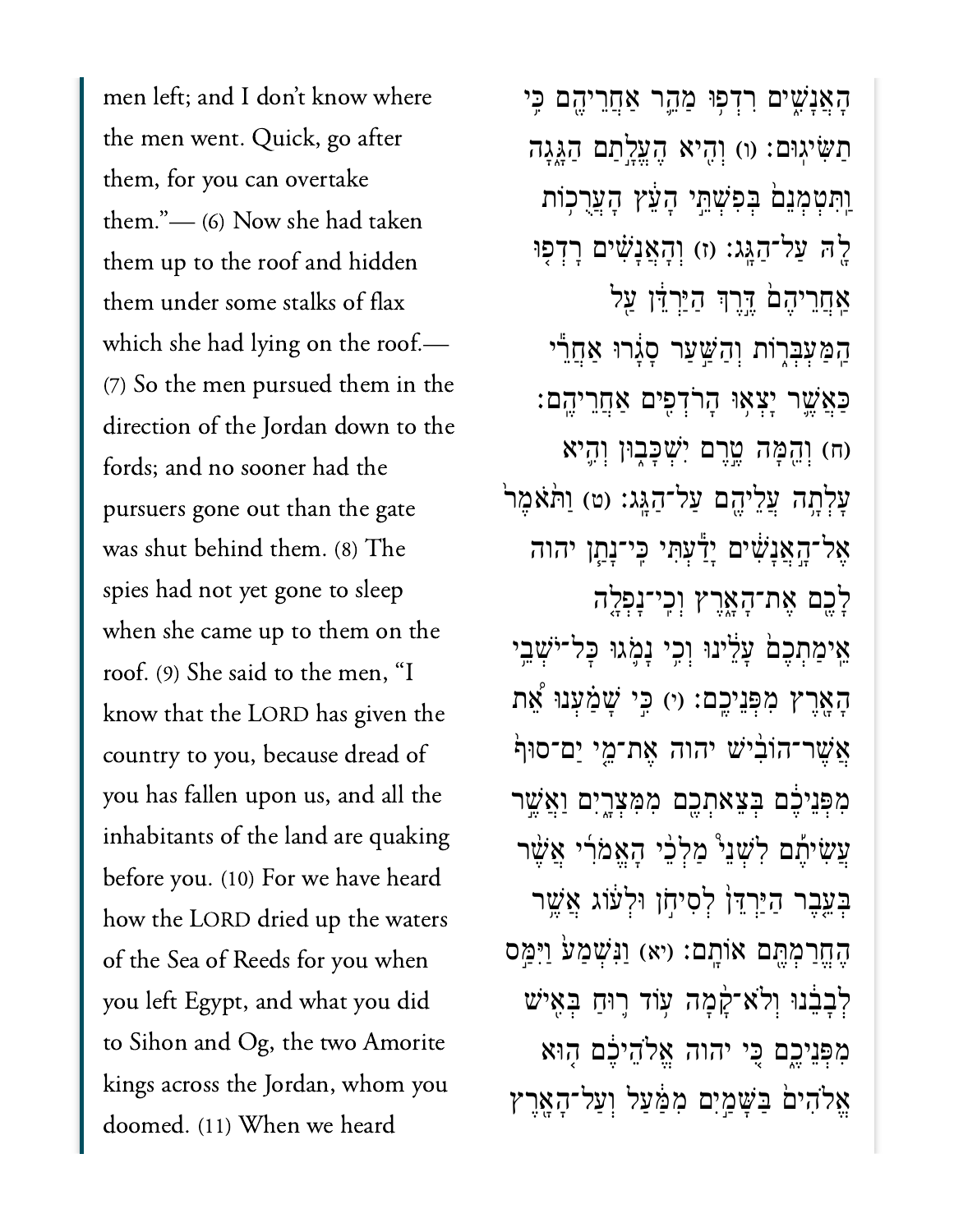man had any more spirit left because of  $\mathbf{f}$  because of  $\mathbf{f}$ had any more spirit left because of you; for the LORD your God is the only God in heaven above and on earth below. (12) Now, since I have shown loyalty to you, swear to me by the LORD that you in turn will .<br>show loyalty to my family. Provide<br>me with a reliable sign (13) that you me with a reliable sign  $(13)$  that you will spare the lives of my father and mother, my brothers and sisters, and all who belong to them, and<br>save us from death." (14) The men save us from death." (14) The men answered her, "Our persons are  $y = 1$  do not disclose the notation of  $y = 1$ ours, we will show you true loyaltyours, we will show you true loyalty when the LORD gives us the land."  $(15)$  She let them down by a rope through the window-for her the city wall and she like  $\frac{1}{\sqrt{1-\frac{1}{n}}}$  was defined in the contract of  $\frac{1}{n}$ the city wall and she lived in the actual wall. (16) She said to them, "Make for the hills, so that the pursuers may not come upon you. Stay there in hiding three days,

מְּתַּחַת: (יִב) וְעַ<sup>ּ</sup>תָּה הִשֲּׁבְעוּ־נֵא לְ<sup>וֹ</sup> ַבִּיהוה כִּי־עָּשִׂיתִי עִמָּכֵם חֲסֵד ַוְעֲשִׂיהֶם גַּם־אַחֶּם עִם־בֵּית אָבִי ּחֶסֵד וּנְתַחֱם לֵי אִוֹת אֱמֱת: (יג) וְהַחֲיָּתֵׁם אֶת־אָּבִי וְאֵת־אָמִּי וְאֶת־אַחַ<sup>וּ</sup> וְאֵת־[אַחְיוֹתַ<sup>,</sup> ] (אחותי) וְאֵת כַּל־אֲשֶׁר לָהֱם וְהָצָלְתֵּם ָאֶת־נַפְ**ּשֹׁחֱינוּ מִמֶּוֵת: (יד) וַיְּ**אָמְרוּ ָלֶהּ הָאֲנָשִׁים נַפְּשֵׁנוּ תַחְתֵּיכֵם לַמ<mark>ֿוּת אָם לְא תַגִּ</mark>ידוּ אֶת־דְּבְרֵנוּ יֶזֶה וְהָיָה בְּתֵת־יהוה לָ<sup>וַן</sup> אֲת־הָאֶרֶץ וְעָ*ֹשִׂ*ינוּ עִמְּךְ חֱסֵד וֵאֱמֶת: (טו) וַתּוֹרְדֵם בַּחֱבֵל בְּעֲד הַחַלְוֹן כִּי ּבִיתָה ּבְקִיר הַחוֹמֶה וּבְחוֹמֶה הִָיא יוֹשֶׁבֶת: (טז) וַתְּאֹמֶר לָהֶם הָהֶרָה ַּלֵּכוּ פֵּו־יִפְגְּעָוּ בְבֶם הָרְדְפֶים וְנַחָבֶּהֶם *שָׁׂמָּה שִׁלְ*שֵׁת יָמִים עַד ֿשׂוֹב הָרִדְפִּים וְאַחַר הֵלְכוּ לְדַרְכְּכֵֵם: (יז) וַיּאמְרִוּ אֲלֵיהָ ָהָאֲנָשִׁיִּם נִקְיֵּם אֲנַׁחָנוּ מִשְׁבָעָהֵֽךְ ַהֲזֶּה אֲשֶׁר הִשְׁבַעְּתֲנוּ: (יח) הָגֵּה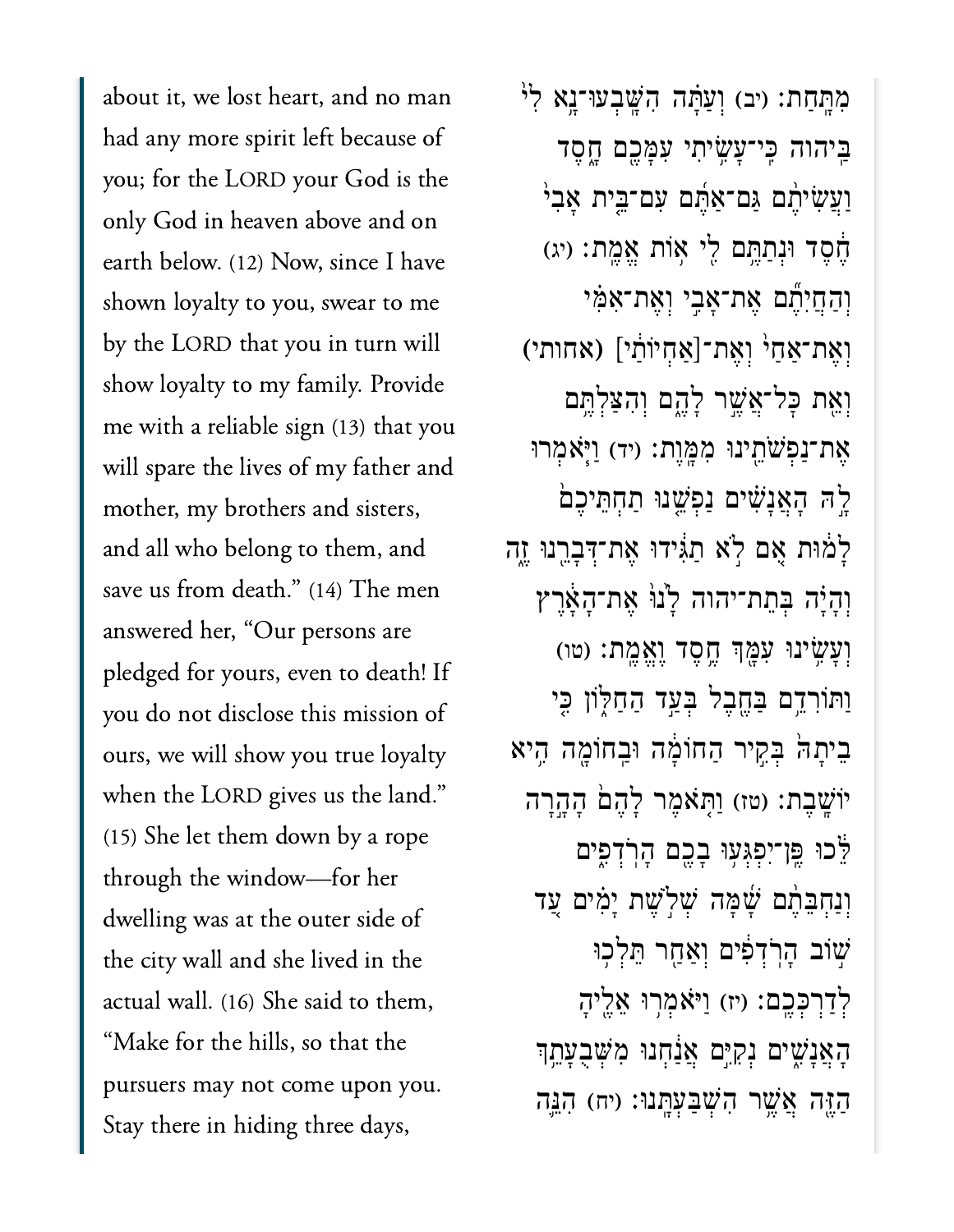until the pursuers return; the<br>your way." (17) But the men your way." (17) But the men warned her, "We will be released h which you have<br>(18) [unless,] when from this oath which you have  $\frac{1}{1}$  invade the country, you tie this term is the country of the country of the country of this term is the country of the country of the country of the country of the country of the country of the country of the cou we invade the country, you tie this length of crimson cord to the window through which you let us down. Bring your father, your<br>mother, your brothers, and all your down. Bring your father, your family together in your house;  $(19)$ and if anyone ventures outside the doors of your house, his blood will be on his head, and we shall be clear. But if a hand is laid on anyone who remains in the house with you, his blood shall be on our heads. (20) And if you disclose this mission of ours, we shall likewise e oath which<br>(21) She replied, be released from the oath which  $\frac{1}{\sqrt{2}}$  it be as  $\frac{1}{\sqrt{2}}$  is because say. She see sentence "Let it be as you say." She sent  $\frac{1}{2}$  them on their way, and they left;<br>and she tied the crimson cord to and she tied the crimson cord to  $\begin{bmatrix} 1 & 1 & 1 \end{bmatrix}$  and stayed  $\begin{bmatrix} 1 & 1 \end{bmatrix}$ straight to the hills and stayed

**ְאֲנַחָנוּ בָאִים בָּאֲרֵץ אֵת־תִּקְוַת** חוּט *הַשָּׁנִי הַזֶּ*ּה תִּקְשָׁרִי בַּחַלֹוֹן ְאֲשֶׁר הוֹרַדְהֲנוּ בֹוֹ וְאֱת־אֲבְוִדִּ וְאֶת־אִמֵּ֫ךְ וְאֶת־אַחַ֫יִךְ וְאֵת כָּל־בֵּית **ָא**ַבְּיִךְ הַאֲסָפֵי אֱלֵיְךָ הַבֵּיְתָה׃ (יט וְהָיַ**̈ה כִּל אֲשֶׁר־יֵצֵא ּמְדִּלְתֵ֫י בֵי**תֵֽןּ ׀ ַה֛חּוָצה ָּד֥מֹו ְבֹראׁ֖שֹו ַוֲאַ֣נְחנּו וָקִיֶּם וְצוֹ אֲשֶׁר יְהְיֶה אִתְּךְׂ בַּבַּיִת ַדְּמֹוֹ בְרֹאֵשֶׁׁנוּ אָם־יָד תְּהָיֶה־בְּוֹ: (כ) וְאִם־תַּגְּיִדִי אֶת־דָּבָרֱנוּ זֶה וְהָיֶינוּ **ַנִּקְיָּ֔ם מְ**ּשָׁבְעָהֵֽךְ אֲשֵׁר הִשְׁבַעָּתֲנוּ: (כא) וַתֹּאֹמֶר ּכְּדִבְרֵיכֶם בֶּן־הוּא ַוְּתִּשְׁלְּחֵם וַיֵּיִלְכוּ וַתְּקִשָּׁר אֶת־תִּקְוֶת ָהַשָּׁנֵי בַחַלְוֹן: (כב) וַיֵּלְכוּ וַיַּבְאוּ הָהָרָה וַיֵּשְׁבוּ שַׁם שִׁלְשֶׁת יַמִּים ַעַד־שָׁבוּ הָרְדְפִים וַיִּבַקִשָּׁוּ הָרֹדְפִּים ַבְּכָל־הַדֶּרֶךְ וְלָא מַצֵאוּ: (כג) וַיַּשָׁבוּ ּשֶׁנֵי הָאֲנָשִׁים וַיֵּרְדִוּ מֵהָהָר וַיַּעֲבְרוּ וַיָּבֹּאוּ אֵל־יִהוֹּשֵׁעַ בִּן־נְוּן וַ<sup>וְ</sup>סַפְּרוּ־לֹוֹ אֶת כָּל־הַמֹּצִא<mark>ָ</mark>ּוֹת אוֹתַם: (כד) ַוֹּֽיאְמרּ֙ו ֶאל־ְיהֹוֻׁ֔שַע ִּֽכי־ָנַ֧תן יהוה